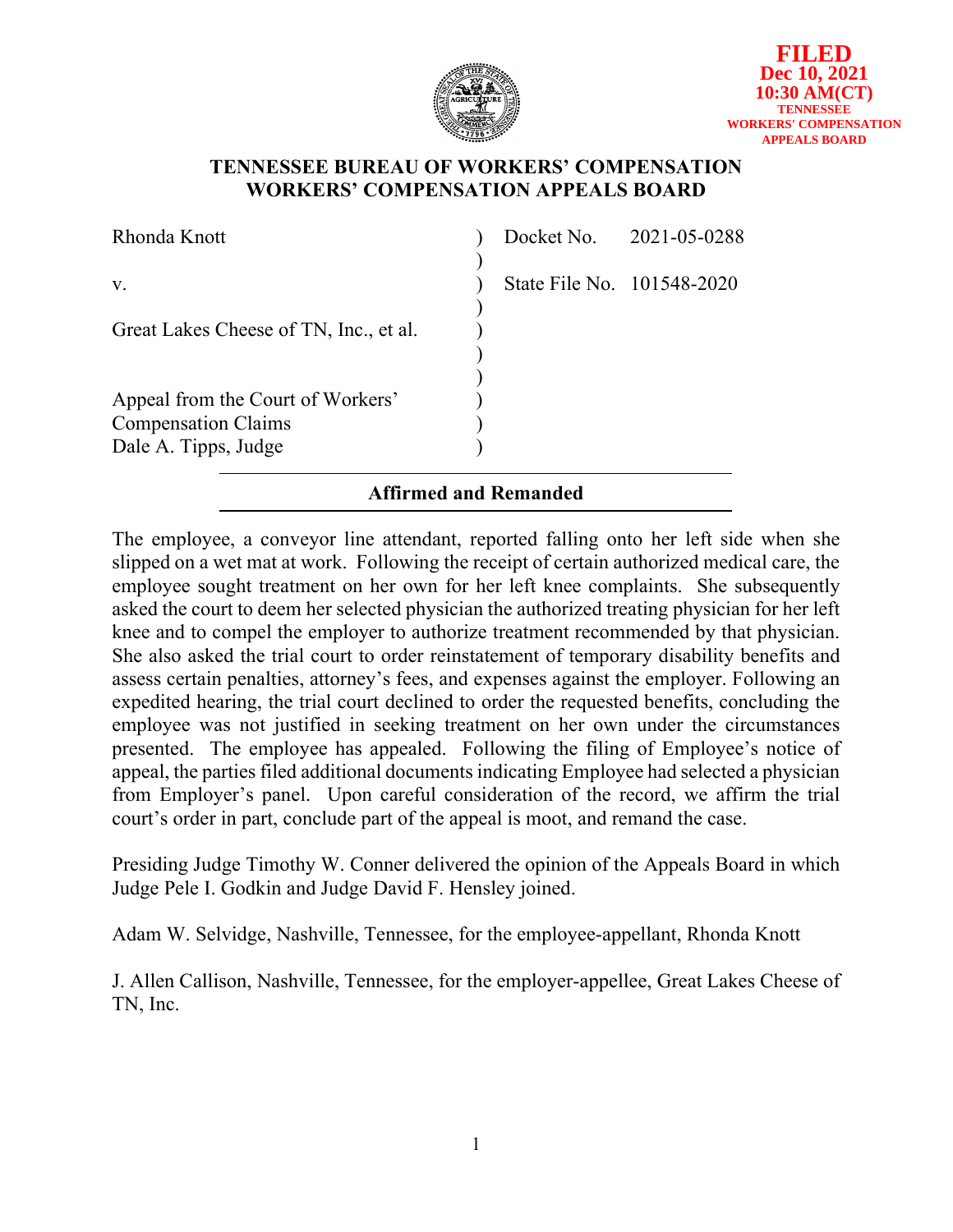#### **Factual and Procedural Background**

Rhonda Knott ("Employee"), a Tennessee resident, worked for Great Lakes Cheese of TN, Inc. ("Employer"), as a conveyor line attendant. On October 27, 2020, Employee reported suffering injuries when she slipped on a wet floor mat and fell onto her left side. The incident was witnessed and caught on surveillance video, and it was reported in a timely manner. Employee reported pain and symptoms in her neck, left shoulder, left elbow, back, and left knee. Approximately one week later, Employee was seen at Physician's Medical Care where she underwent several x-rays. After a second visit at that clinic, Employee was referred for an orthopedic evaluation. As a result, Employer provided her a panel of specialists from which she selected Dr. Richard Bowman of Tennessee Orthopaedic Alliance.

During her first visit with Dr. Bowman, according to his January 6, 2021 report, Employee complained of "pain radiating from her neck into her left arm and from her back down into her left leg." Employee testified she also complained during that visit of shoulder pain, hip pain, left knee pain, and left elbow pain, but those specific complaints are not reflected in Dr. Bowman's report. Dr. Bowman indicated Employee "has been dealing with left upper and lower extremity radiculopathy." He noted weakness and abnormal reflexes in her left arm and left leg, but he made no specific reference to complaints, physical examination findings, or treatment recommendations for the left knee.

Following Employee's second visit with Dr. Bowman, he noted lumbar MRI findings he felt were "likely responsible for her radicular-type symptom." He also noted Employer had denied authorization for a cervical MRI. Dr. Bowman recommended an epidural steroid injection to the lumbar region and reiterated his request for a cervical MRI. He also recommended Employee remain out of work.

Dr. Bowman's subsequent records indicate the cervical MRI revealed "mild spinal canal stenosis at C3-C4 and moderate foraminal stenosis [at] C4-C5." He also noted "a nonspecific left T5 paraspinal lesion." He indicated a "lack of response" to the lumbar epidural steroid injection, and he treated Employee with medications and ordered EMGs. In his final record, dated March 8, 2021, Dr. Bowman noted that "[h]er workup has been overall unrevealing" and that her symptoms were not improving. He recommended a surgical evaluation followed by a possible neurology referral.

As noted above, Dr. Bowman's records do not reflect that Employee made specific complaints or requested treatment for her left knee during the course of his treatment. Conversely, Employee testified that she reported left knee symptoms at every visit with Dr. Bowman and requested treatment for the left knee, but Dr. Bowman provided no such treatment. She also testified she asked Dr. Bowman to refer her to a knee specialist, and he made such a referral in early May 2021.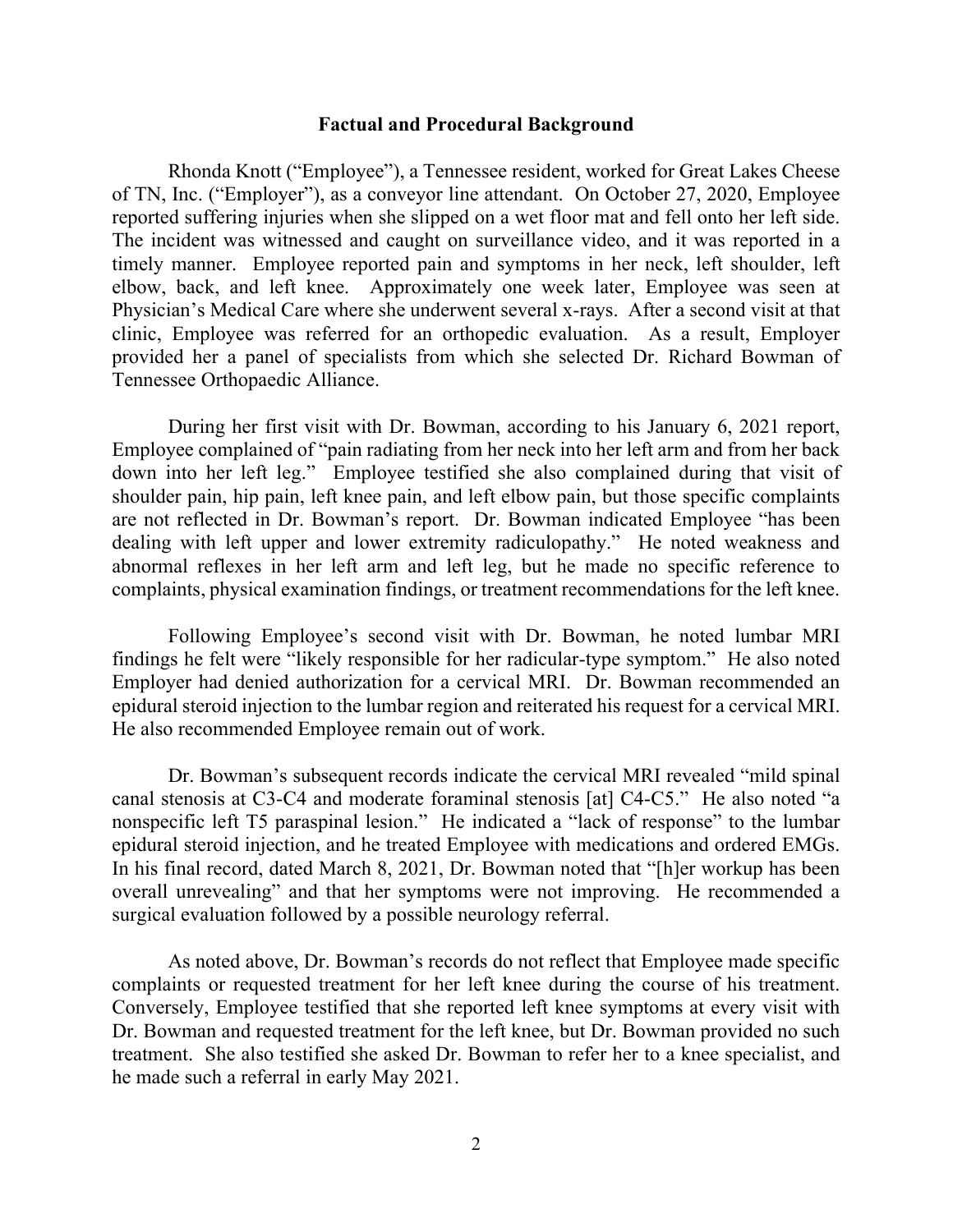In the interim, Employee sought treatment for her left knee with Dr. Colin Looney of the Bone and Joint Institute of Tennessee, who she first saw in April 2021. During her expedited hearing testimony, Employee acknowledged she did not contact Employer or the insurance adjuster prior to seeing Dr. Looney. He ordered an MRI of the left knee that he reported revealed a complex tear of the lateral meniscus. Dr. Looney commented that "this likely happened at the time of the fall and is probably work-related." He recommended surgical intervention.

In late May 2021, Employee attempted to see Dr. Roderick Vaughan, the physician to whom Dr. Bowman had referred her. However, according to Employee's testimony, when she appeared at Dr. Vaughan's office for the May 24 appointment, he refused to see her. In early June, Employer offered Employee a panel of specialists, but she declined to select a physician from the panel, preferring instead to continue treating with Dr. Looney. As a result of her refusal to select a physician from the panel, Employer suspended temporary disability benefits pursuant to Tennessee Code Annotated section 50-6-  $204(d)(8)$ .

Employee filed a petition for benefits on June 4, 2021, asking the court to designate Dr. Looney as her authorized treating physician for the left knee. Employee also asked the court to order Employer to reinstate temporary disability benefits and to assess penalties, attorney's fees, and expenses related to Employer's decision to suspend benefits. Following an expedited hearing, the trial court concluded Employee had not met her burden of showing she was likely to prevail at trial in proving her entitlement to medical treatment with Dr. Looney, back or ongoing temporary disability benefits, penalties, attorney's fees, or expenses. Employee has appealed.

### **Standard of Review**

The standard we apply in reviewing the trial court's decision presumes that the court's factual findings are correct unless the preponderance of the evidence is otherwise. *See* Tenn. Code Ann. § 50-6-239(c)(7) (2021). When the trial judge has had the opportunity to observe a witness's demeanor and to hear in-court testimony, we give considerable deference to factual findings and credibility determinations made by the trial court. *Madden v. Holland Grp. of Tenn., Inc.*, 277 S.W.3d 896, 898 (Tenn. 2009). However, "[n]o similar deference need be afforded the trial court's findings based upon documentary evidence." *Goodman v. Schwarz Paper Co.*, No. W2016-02594-SC-R3-WC, 2018 Tenn. LEXIS 8, at \*6 (Tenn. Workers' Comp. Panel Jan. 18, 2018). Similarly, the interpretation and application of statutes and regulations are questions of law that are reviewed de novo. *See Mansell v. Bridgestone Firestone N. Am. Tire, LLC*, 417 S.W.3d 393, 399 (Tenn. 2013). We are also mindful of our obligation to construe the workers' compensation statutes "fairly, impartially, and in accordance with basic principles of statutory construction" and in a way that does not favor either the employee or the employer. Tenn. Code Ann. § 50-6-116 (2021).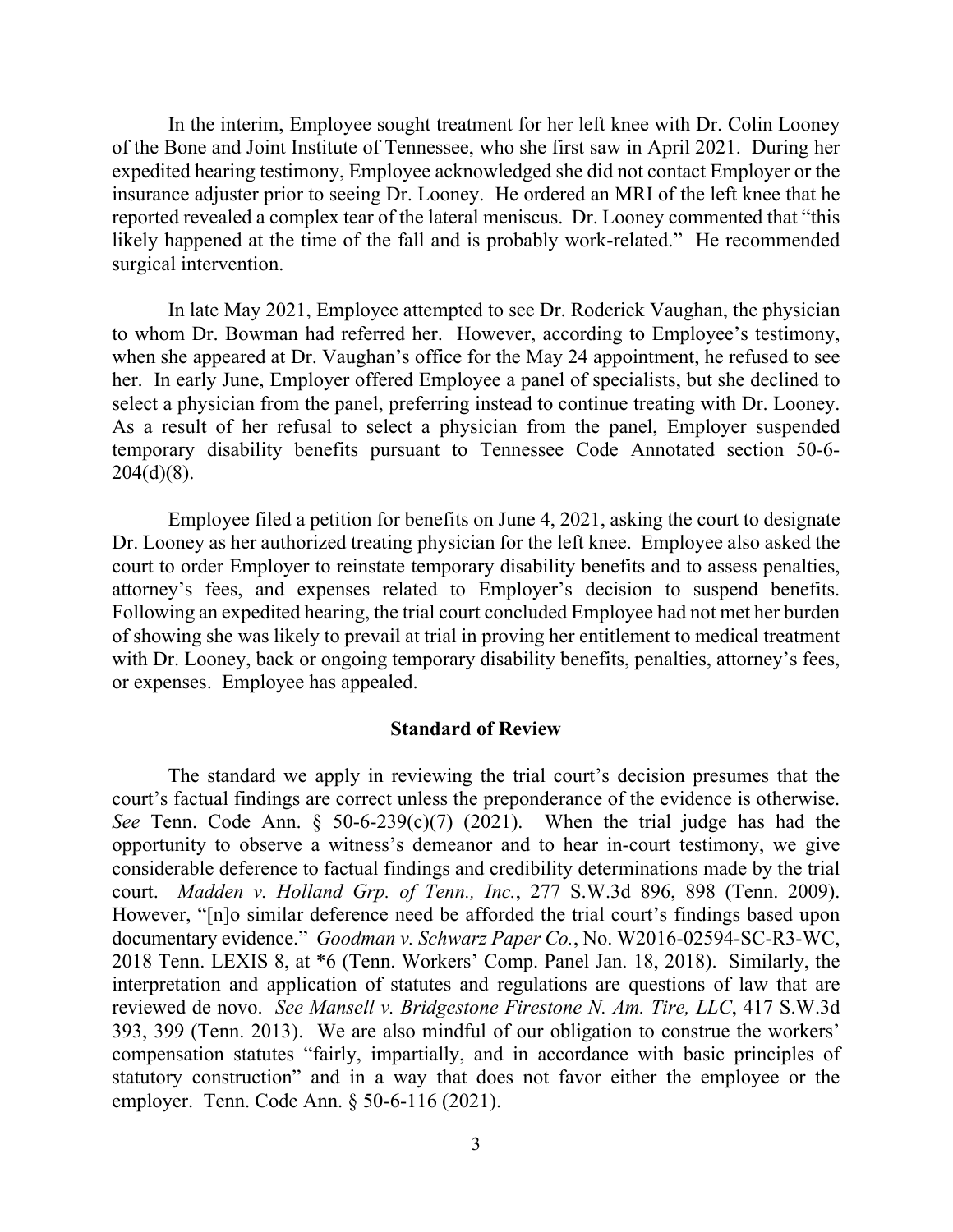#### **Analysis**

On appeal, Employee raises a single issue, which is whether the trial court erred in declining to award "back and ongoing temporary benefits." Upon determining Employee was not justified in seeking medical treatment on her own, the trial court considered whether Employer had properly suspended temporary disability benefits based on Employee's refusal to choose a specialist physician from the panel it had provided. After considering the evidence presented to date, the trial court determined Employee "does not appear likely to prove entitlement to temporary disability benefits until she makes a panel selection."

It is well-settled that an employer is legally obligated to provide to an injured employee reasonable and necessary medical treatment that is causally related to the work accident. *See* Tenn. Code Ann. § 50-6-204(a)(1)(A) (2021). In this regard, Tennessee's Workers' Compensation Law provides:

The injured employee shall accept the medical benefits afforded under this section; provided that in any case when the employee has suffered an injury and expressed a need for medical care, the employer shall designate a group of three (3) or more independent reputable physicians, surgeons, chiropractors or specialty practice groups if available in the injured employee's community . . . .

Tenn. Code Ann. § 50-6-204(a)(3)(A)(i). In addition, the law states:

If the injured employee refuses to comply with any reasonable request for examination or to accept the medical or specialized medical services that the employer is required to furnish under this chapter, the injured employee's right to compensation shall be suspended and no compensation shall be due and payable while the injured employee continues to refuse.

Tenn. Code Ann. § 50-6-204(d)(8).

We addressed a similar scenario in *Rhodes v. Amazon.com, LLC*, No. 2018-01-0349, 2019 TN Wrk. Comp. App. Bd. LEXIS 24 (Tenn. Workers' Comp. App. Bd. June 11, 2019). In that case, the panel-selected physician made a referral to a physician, but the employee refused to attend the appointment because he felt the drive to the specialist physician's office was too far. *Id.* at \*5. Thereafter, he sought treatment on his own with a different physician. *Id.* In addressing a suspension of temporary benefits under section  $204(d)(8)$ , we concluded:

Employee testified that his decision not to attend his appointment was based on his belief that it was too far from his home. As the trial court found, and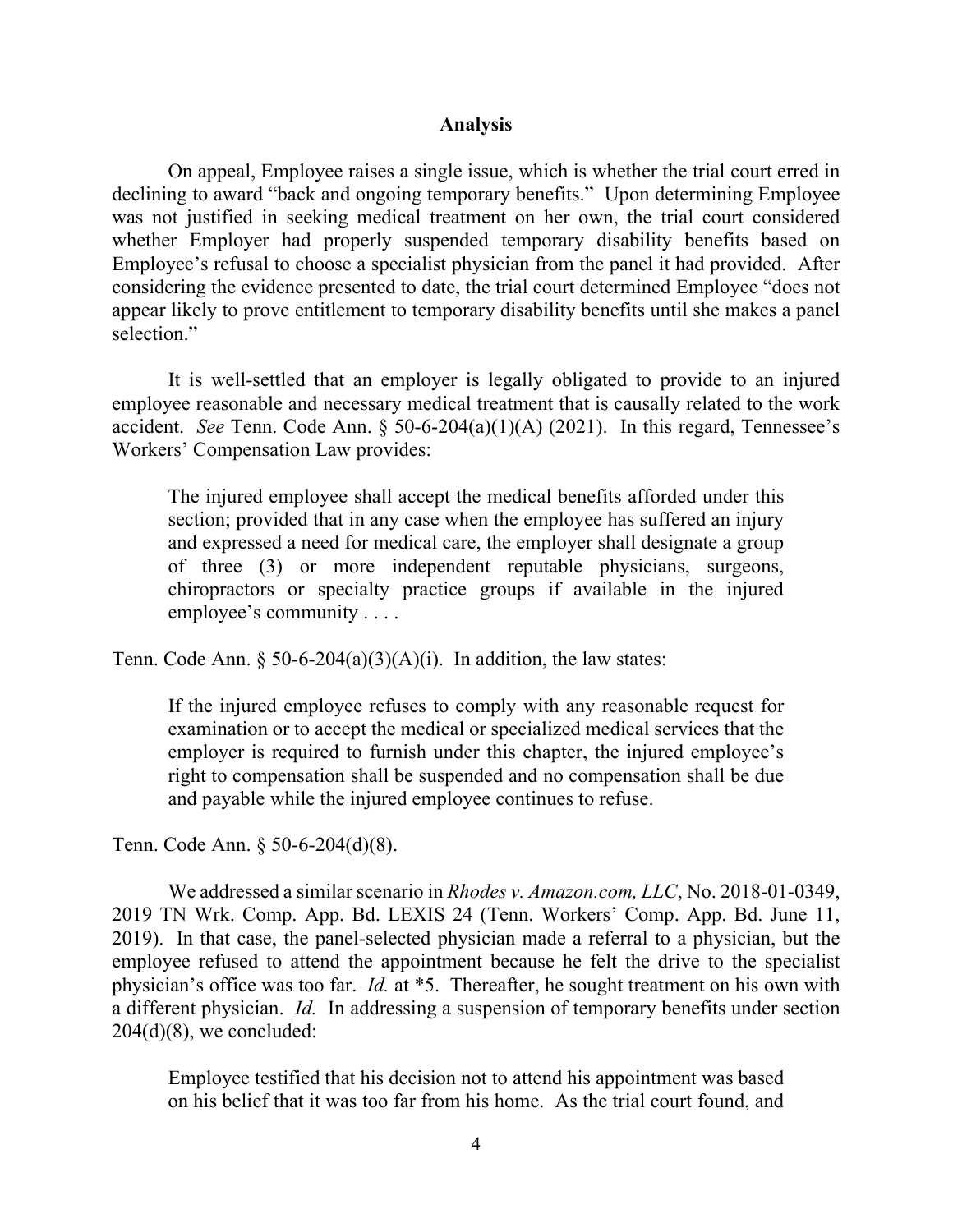as we have affirmed, Dr. Hutcheson was located in Employee's community. Thus, Employee's refusal to attend his . . . appointment with Dr. Hutcheson based on location was unreasonable, and Employer appropriately suspended his right to compensation as provided in section 50-6-204(d)(8).

### *Id.* at \*23-24.

Here, Employee admitted she did not contact Employer or its insurance adjuster prior to seeing Dr. Looney, and she did not inform Employer of her treatment with Dr. Looney until May 12. She admitted that the authorized physician, Dr. Bowman, referred her to Dr. Vaughan for evaluation of her left knee. She admitted that when Dr. Vaughan refused to see her, Employer provided a panel of specialists within approximately one week. Finally, she admitted she declined to select a physician from the panel and indicated her desire to continue treating with Dr. Looney. Under these circumstances, we cannot conclude the trial court erred in determining Employee was not likely to prevail at trial in establishing entitlement to temporary disability benefits during the period she declined to select a physician from the specialist panel offered by Employer.

In her brief, Employee asserts that because she suffered from multiple injuries and was entitled to temporary disability benefits "for more than one injury," she has not "refused to accept" the medical services offered for her neck and back injuries, and she should have continued to receive temporary disability benefits regardless of her decision not to accept medical services from a panel physician for her left knee condition. However, following the filing of the notice of appeal in this case, Employee filed a motion to compel medical treatment with Dr. Bowman. Attached as an exhibit to that motion was an email from Employee's counsel dated September 28 in which counsel indicated Employee had selected a physician from Employer's panel of knee specialists, and a signed panel was attached to the email. Given the portion of the trial court's order stating that benefits were suspended "until she makes a panel selection," we conclude the issue regarding entitlement to ongoing temporary disability benefits is moot. We further conclude Employee has not presented sufficient evidence at this stage of the case supporting her claim for the payment of temporary disability benefits from the date Employer suspended those benefits until September 28, the date she selected a physician from the panel. Given the interlocutory nature of the trial court's order, Employee can, at a future date, present additional proof she may wish to offer in support of her claim for additional temporary disability benefits.

### **Conclusion**

For the foregoing reasons, we affirm the trial court's order and remand the case. Costs on appeal are taxed to Employee.